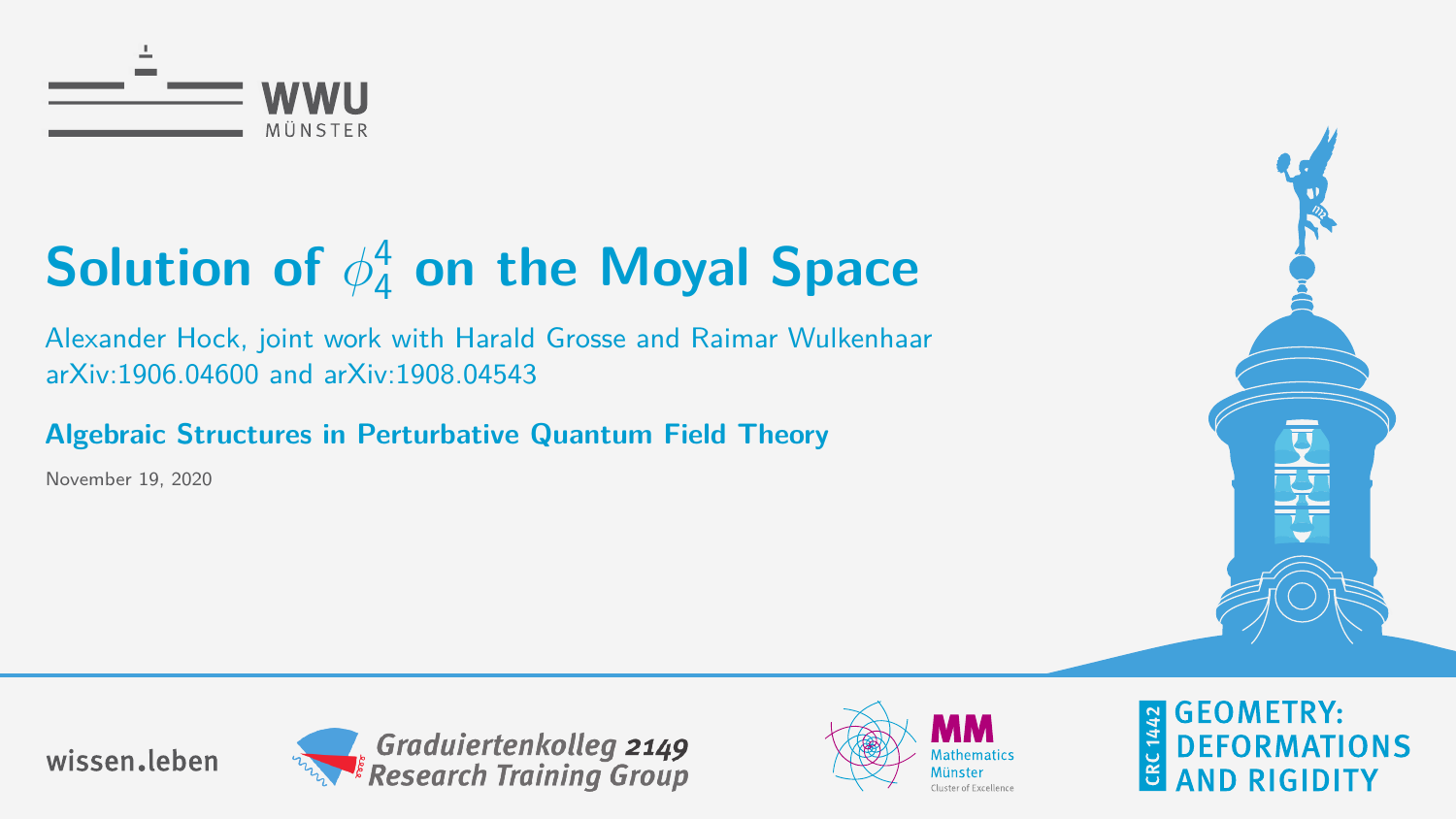

## **Outline**

- 1. Quartic matrix model and the Moyal space
- 2. Renormalized 2-point function
- 3. Nontriviality on the 4D Moyal space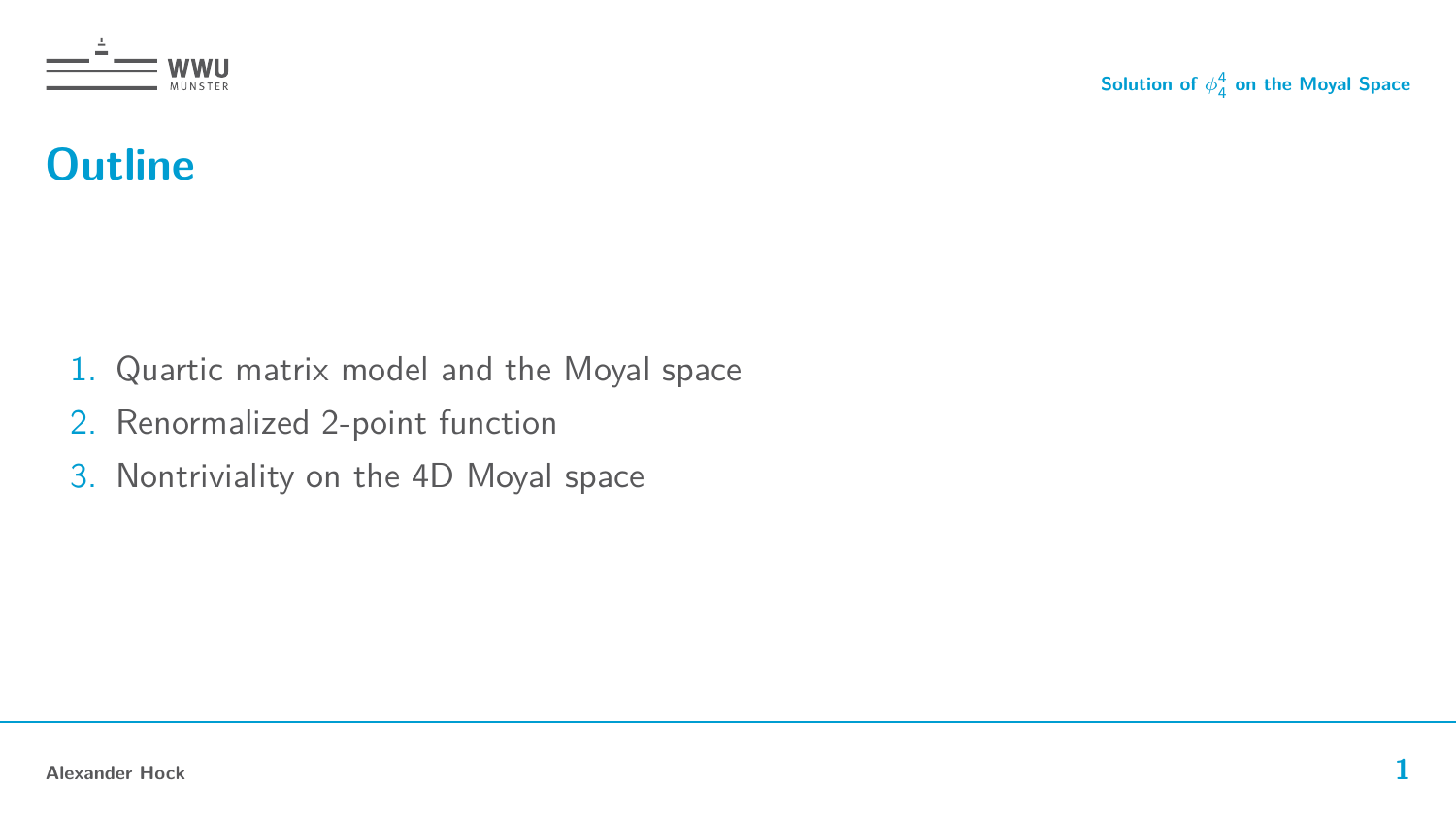



## **Quartic Matrix Model**

Let  $H_N$  be the space of Hermitian  $(N \times N)$ -matrices,  $E \in H_N$  positive with eigenvalues  $(E_1, ..., E_N)$ . The matrix E should be understood as **Laplacian** in momentum space. Define the partition function

$$
\mathcal{Z} = \int_{H_N} d\phi \exp\bigg[-N \text{Tr}(\mathcal{E}\phi^2 + \frac{\lambda}{4}\phi^4)\bigg].
$$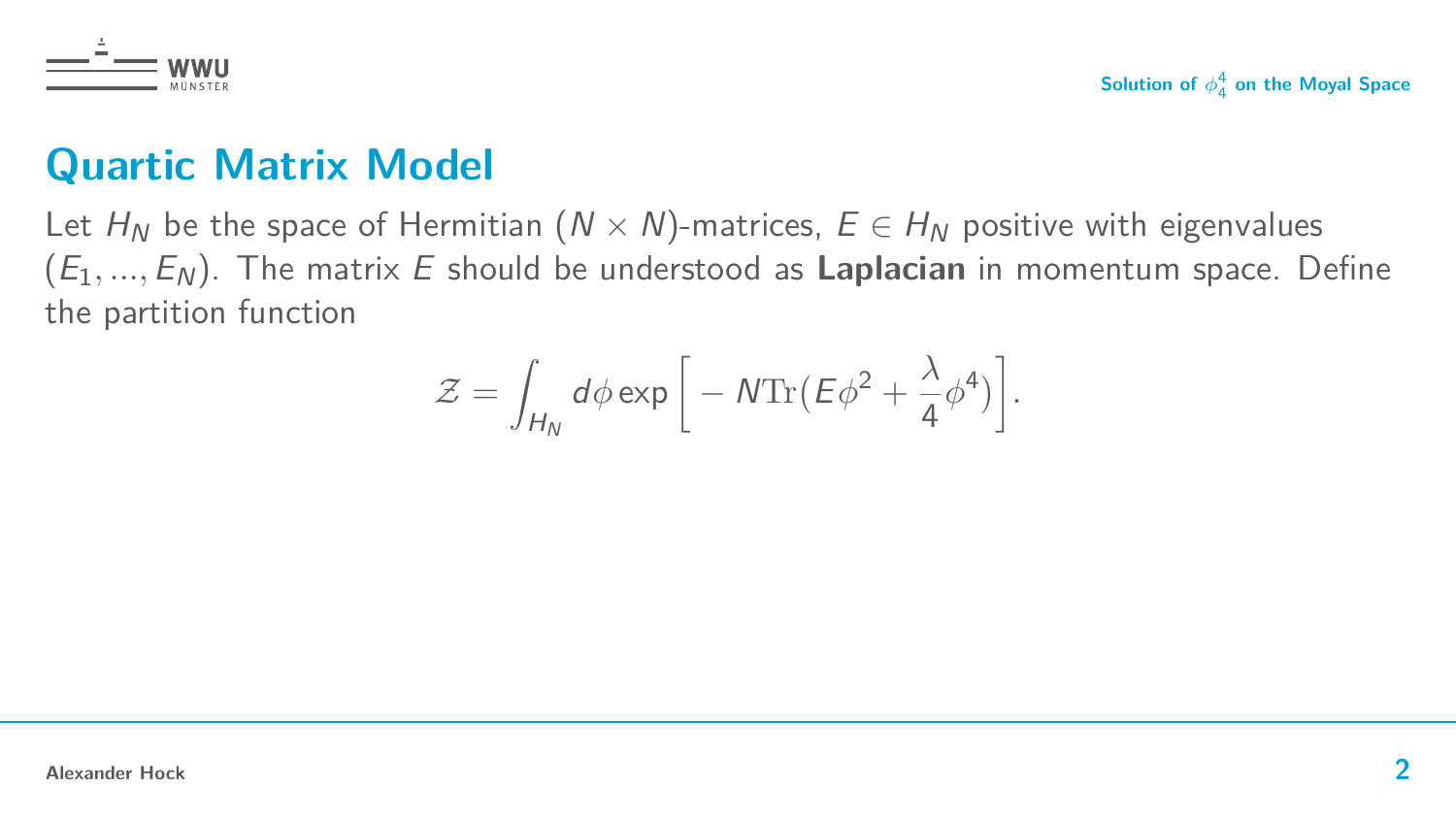

## **Quartic Matrix Model**

Let  $H_N$  be the space of Hermitian  $(N \times N)$ -matrices,  $E \in H_N$  positive with eigenvalues  $(E_1, ..., E_N)$ . The matrix E should be understood as **Laplacian** in momentum space. Define the partition function

$$
\mathcal{Z} = \int_{H_N} d\phi \exp\bigg[-N \text{Tr}(\mathcal{E}\phi^2 + \frac{\lambda}{4}\phi^4)\bigg].
$$

The **2-point correlation function** is by definition

$$
G_{pq} := N \langle \phi_{pq} \phi_{qp} \rangle = \frac{N \int_{H_N} d\phi \, \phi_{pq} \phi_{qp} \exp \left[ -N \text{Tr} \left( E \phi^2 + \frac{\lambda}{4} \phi^4 \right) \right]}{\int_{H_N} d\phi \exp \left[ -N \text{Tr} \left( E \phi^2 + \frac{\lambda}{4} \phi^4 \right) \right]}.
$$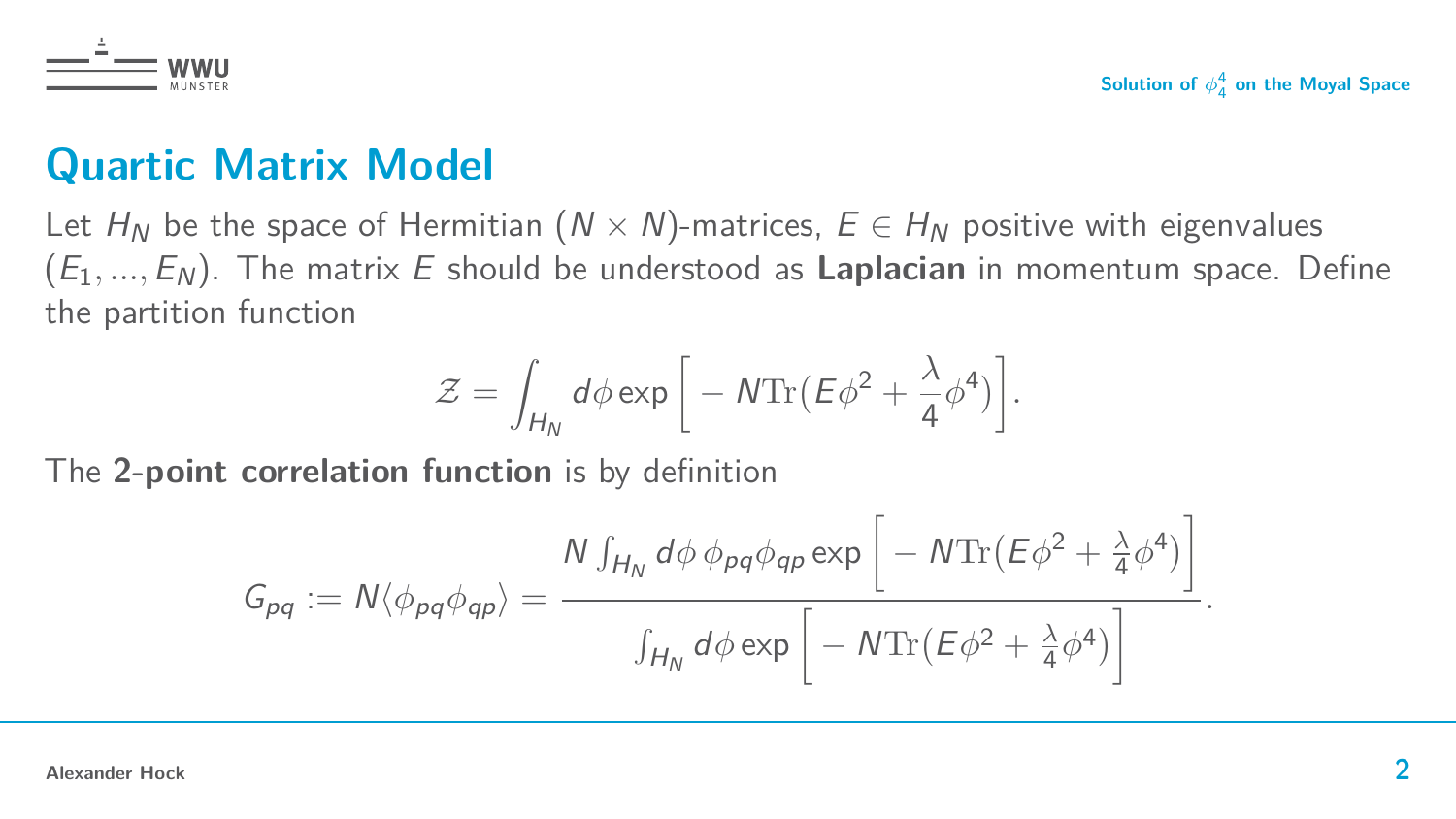

## **From Moyal Space to Matrix Model**

The action of the **noncommutative**  $\phi_4^4$  **QFT** on the Moyal space is

$$
\mathcal{S}[\phi]:=\frac{1}{8\pi}\!\int_{\mathbb{R}^4}\!\!d\mathsf{x}\!\left(\frac{1}{2}\phi\!\left(-\Delta+\Omega^2\|2\Theta^{-1}\mathsf{x}\|^2+\mu^2\right)\phi\!+\frac{\lambda}{4}\phi\star\phi\star\phi\star\phi\right)\!(x),
$$

where  $\Delta$  is the Laplacian,  $\mu$  the mass,  $\lambda$  the coupling constant and a regulator  $\Omega \in \mathbb{R}$ .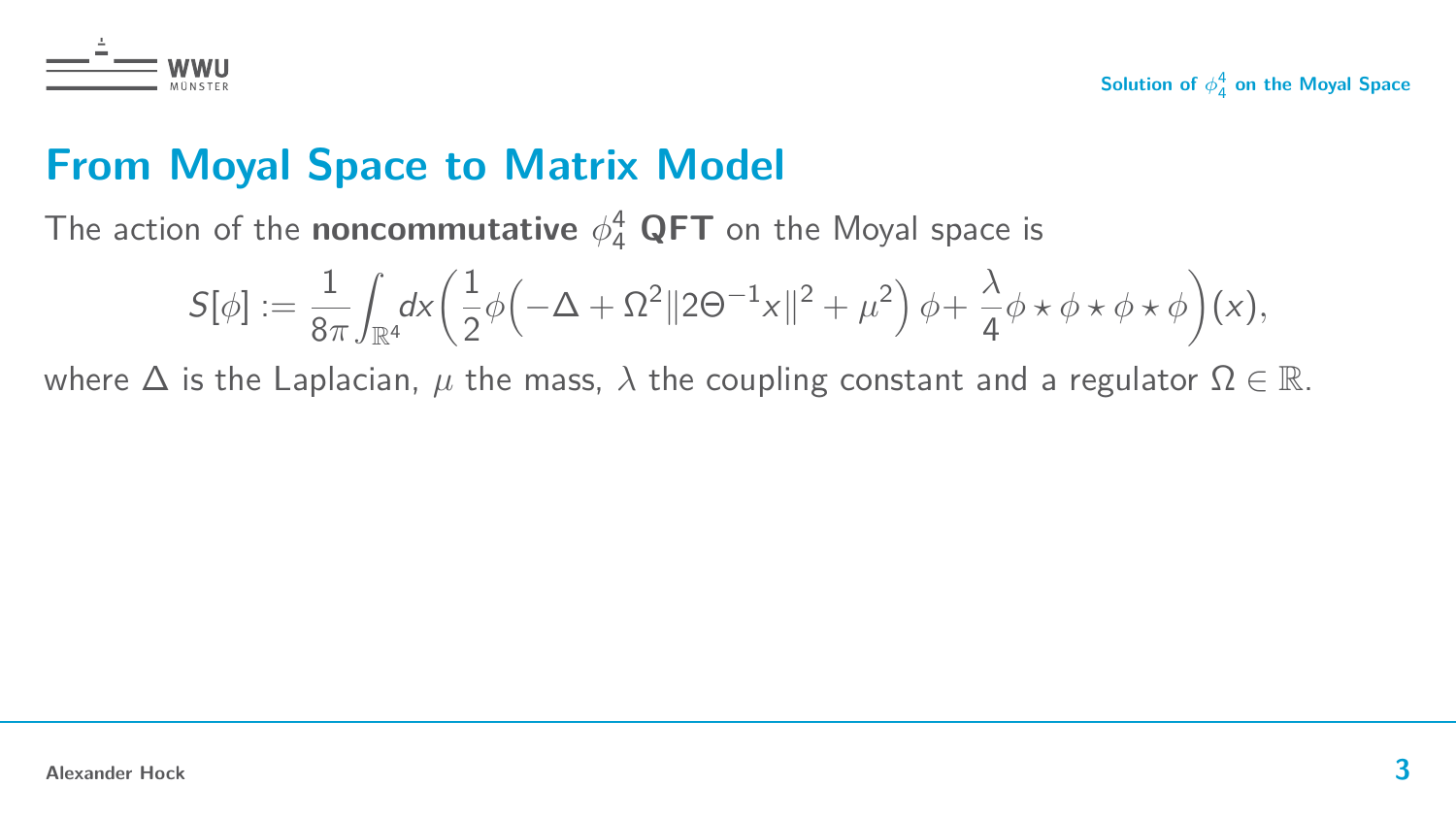

## **From Moyal Space to Matrix Model**

The action of the **noncommutative**  $\phi_4^4$  **QFT** on the Moyal space is

$$
\mathcal{S}[\phi]:=\frac{1}{8\pi}\!\int_{\mathbb{R}^4}\!\!d\mathsf{x}\!\left(\frac{1}{2}\phi\!\left(-\Delta+\Omega^2\|2\Theta^{-1}\mathsf{x}\|^2+\mu^2\right)\phi\!+\frac{\lambda}{4}\phi\star\phi\star\phi\star\phi\right)\!(x),
$$

where  $\Delta$  is the Laplacian,  $\mu$  the mass,  $\lambda$  the coupling constant and a regulator  $\Omega \in \mathbb{R}$ . The **Moyal**  $\star$ -**product** has a matrix base, which leads with renormalization constants to

$$
S[\phi] = N \bigg( \sum_{n,m=1}^{N} E_n Z \phi_{nm} \phi_{mn} + \frac{\lambda_{bare} Z^2}{4} \sum_{n,m,k,l=1}^{N} \phi_{nm} \phi_{mk} \phi_{kl} \phi_{ln} \bigg).
$$

The eigenvalues have multiplicities  $(E_1,..,E_N) = (e_1,..,e_1)$ *, ...,* e<sup>d</sup> *, ...,* e<sup>d</sup>  ${r_d}$ ),

 $\overline{r_1}$ where the **distinct eigenvalues** are  $e_n = \frac{\mu_{bare}^2}{2} + \frac{n}{\sqrt{N}}$  and  $r_n = n$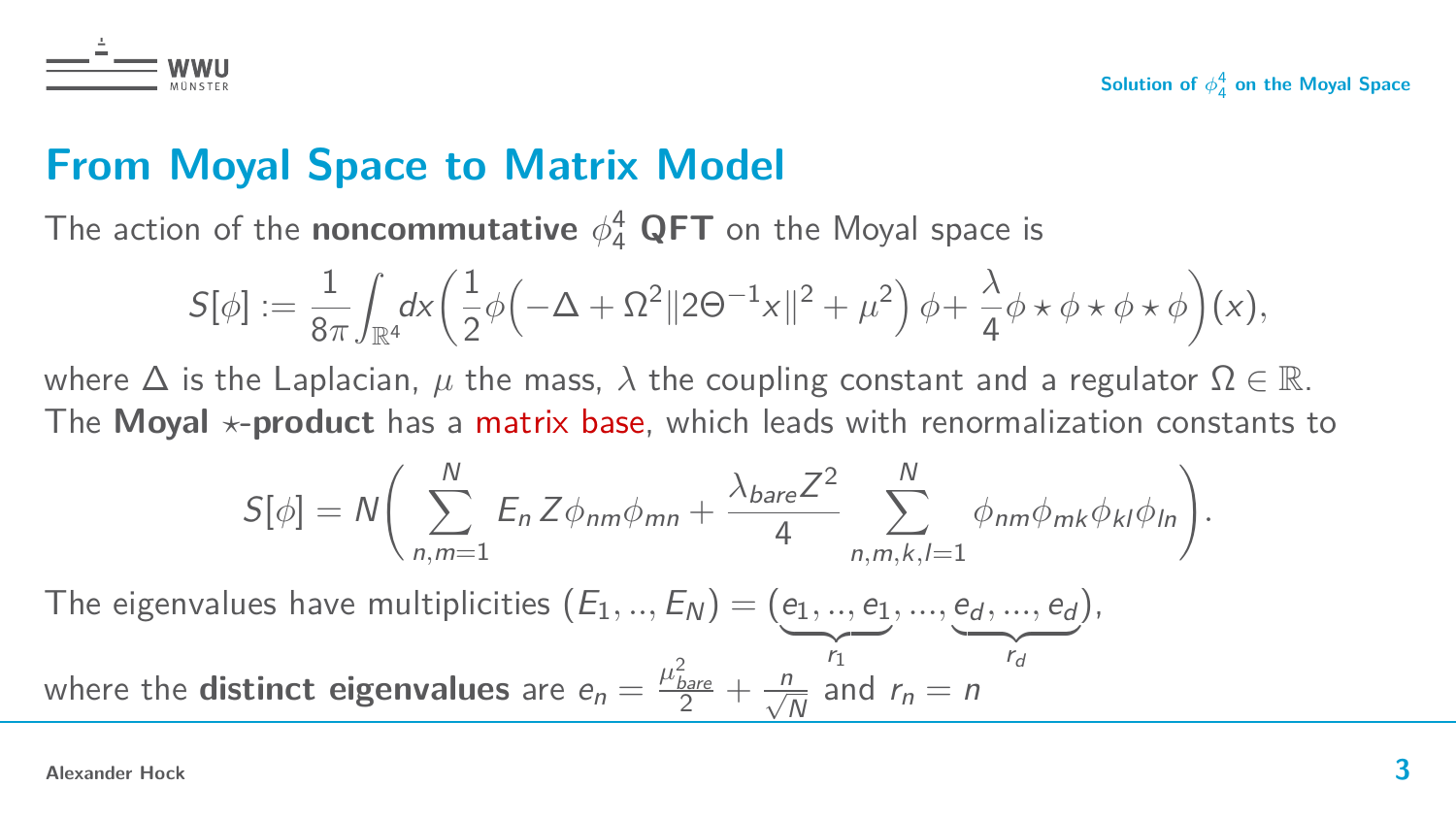

## **Renormalized 2-Point Dyson-Schwinger Equation**

The planar 2-point function obeys in a formal N expansion the **nonlinear equation**

$$
\left(\mu_{bare}^2 + \frac{p}{\sqrt{N}} + \frac{q}{\sqrt{N}} + \frac{\lambda_{bare}}{N} \sum_m mZG_{pm}\right)ZG_{pq} = 1 + \frac{\lambda_{bare}}{N} \sum_m mZ \frac{G_{mq} - G_{pq}}{\frac{m}{\sqrt{N}} - \frac{p}{\sqrt{N}}}.
$$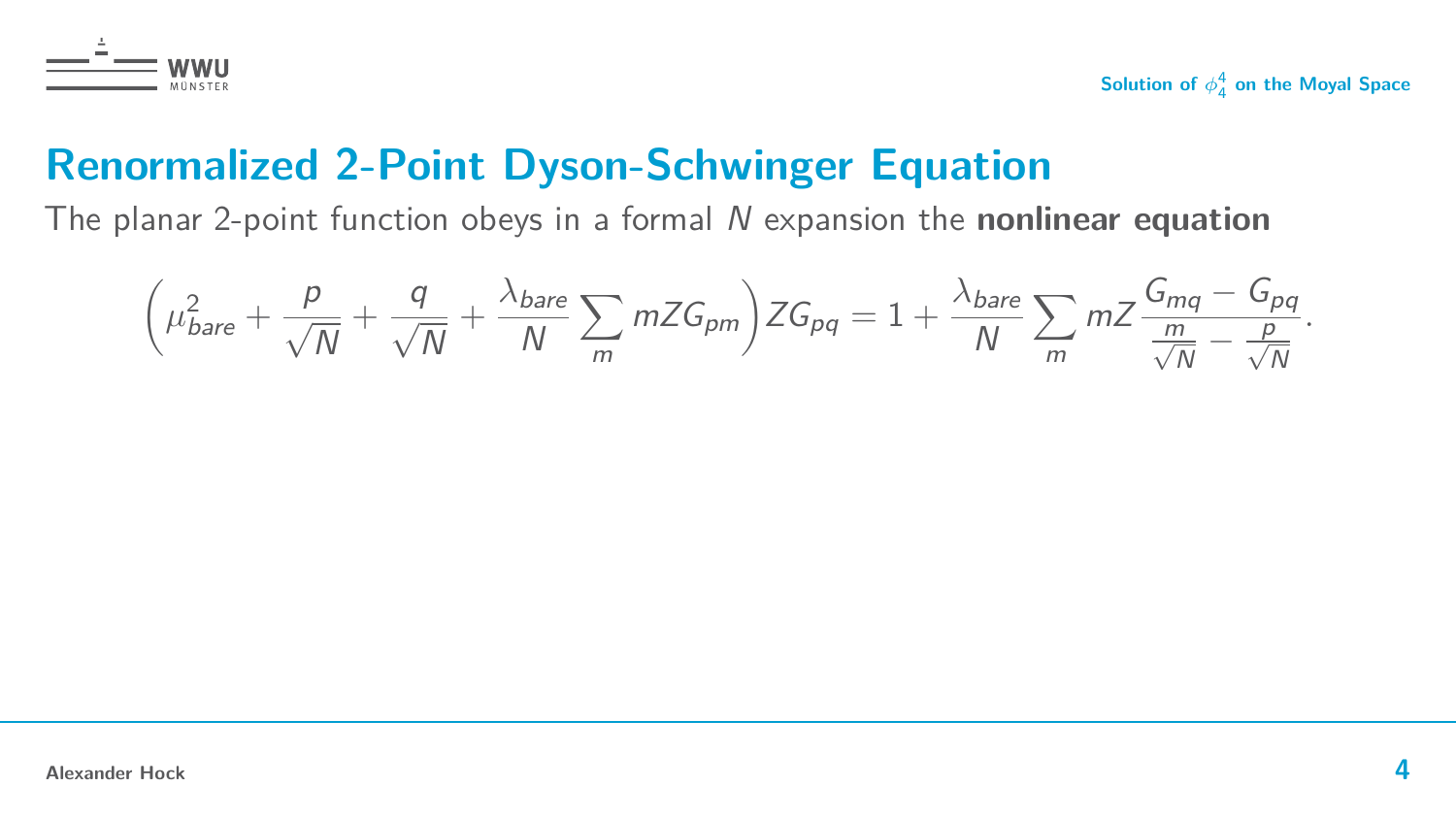

## **Renormalized 2-Point Dyson-Schwinger Equation**

The planar 2-point function obeys in a formal N expansion the **nonlinear equation**

$$
\left(\mu_{bare}^2 + \frac{p}{\sqrt{N}} + \frac{q}{\sqrt{N}} + \frac{\lambda_{bare}}{N} \sum_m mZG_{pm}\right)ZG_{pq} = 1 + \frac{\lambda_{bare}}{N} \sum_m mZ\frac{G_{mq} - G_{pq}}{\frac{m}{\sqrt{N}} - \frac{p}{\sqrt{N}}}.
$$

Perform the **continuum limit** (a scaling limit of the N and the number of eigenvalues with constant ratio  $\Lambda^2$ ) with  $\frac{p}{\sqrt{p}}$  $\frac{p}{N} \mapsto x \in [0, \Lambda^2]$  and  $G_{pq} \mapsto G(x, y)$ 

$$
\left(\mu_{bare}^2 + x + y + \frac{\lambda_{bare}}{N}Z \int_0^{\Lambda^2} dt \ t \ G(x,t)\right) ZG(x,y) = 1 + \frac{\lambda_{bare}}{N}Z \int_0^{\Lambda^2} dt \ t \frac{G(x,t) - G(x,y)}{t-x},
$$

where  $\mu_{\textit{bare}}, \lambda_{\textit{bare}}, Z$  depend on  $\Lambda^2$ , the  $\textsf{cut-off}.$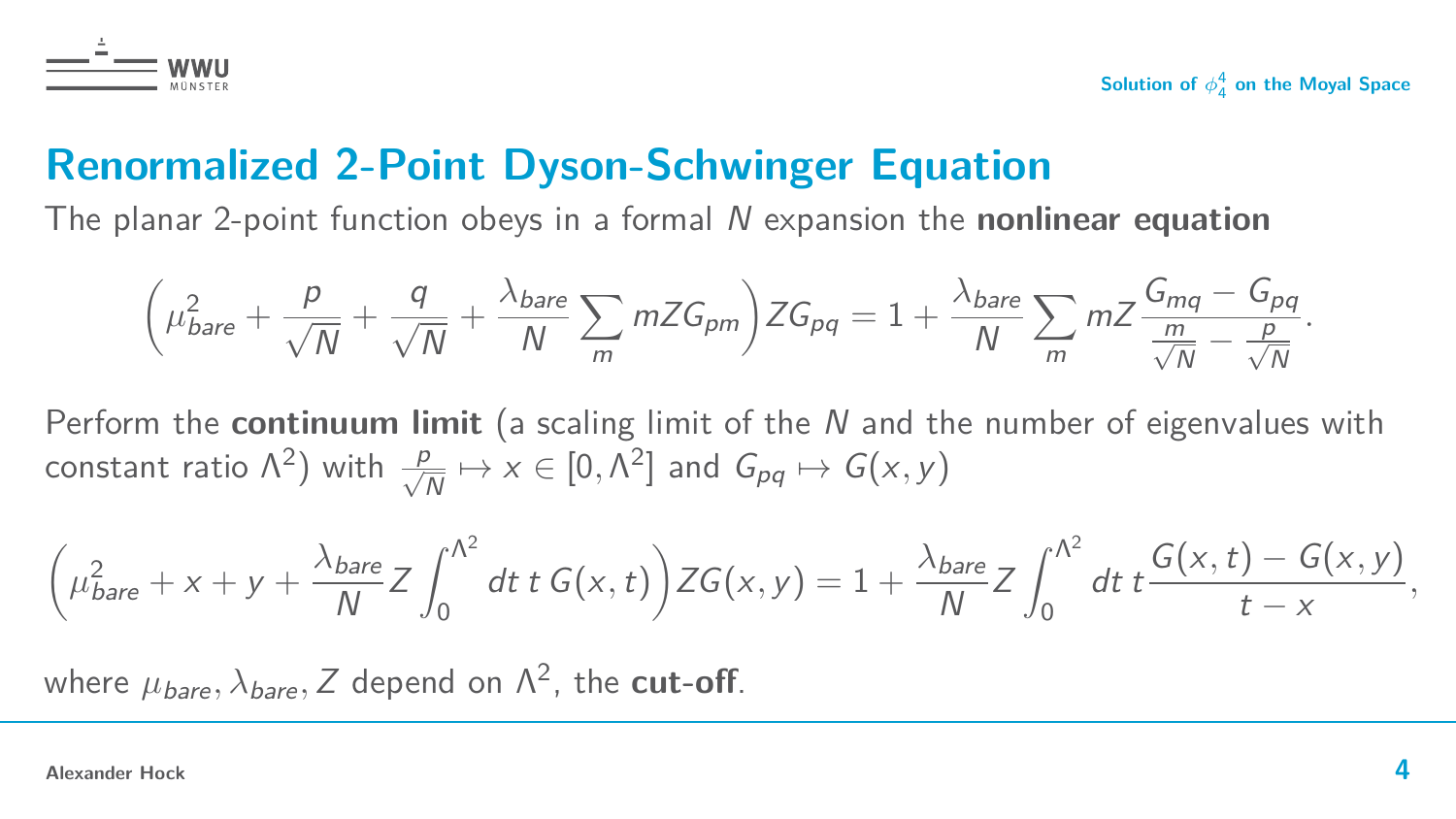

## **Spectral Dimension**

We define the spectral dimension by the **asymtotic behaviour** of the eigenvalues of  $E$  in the scaling limit.

More concretely, let  $\rho(x)dx$  be the the spectral measure, then

$$
D:=\inf\Big\{p\,:\,\int_0^\infty dt\frac{\varrho(t)}{(1+t)^{p/2}}<\infty\Big\}.
$$

On the  $D = 4$  Moyal space, we have  $\rho(x) = x$ On the  $D = 2$  Moyal space, we have  $\rho(x) = 1$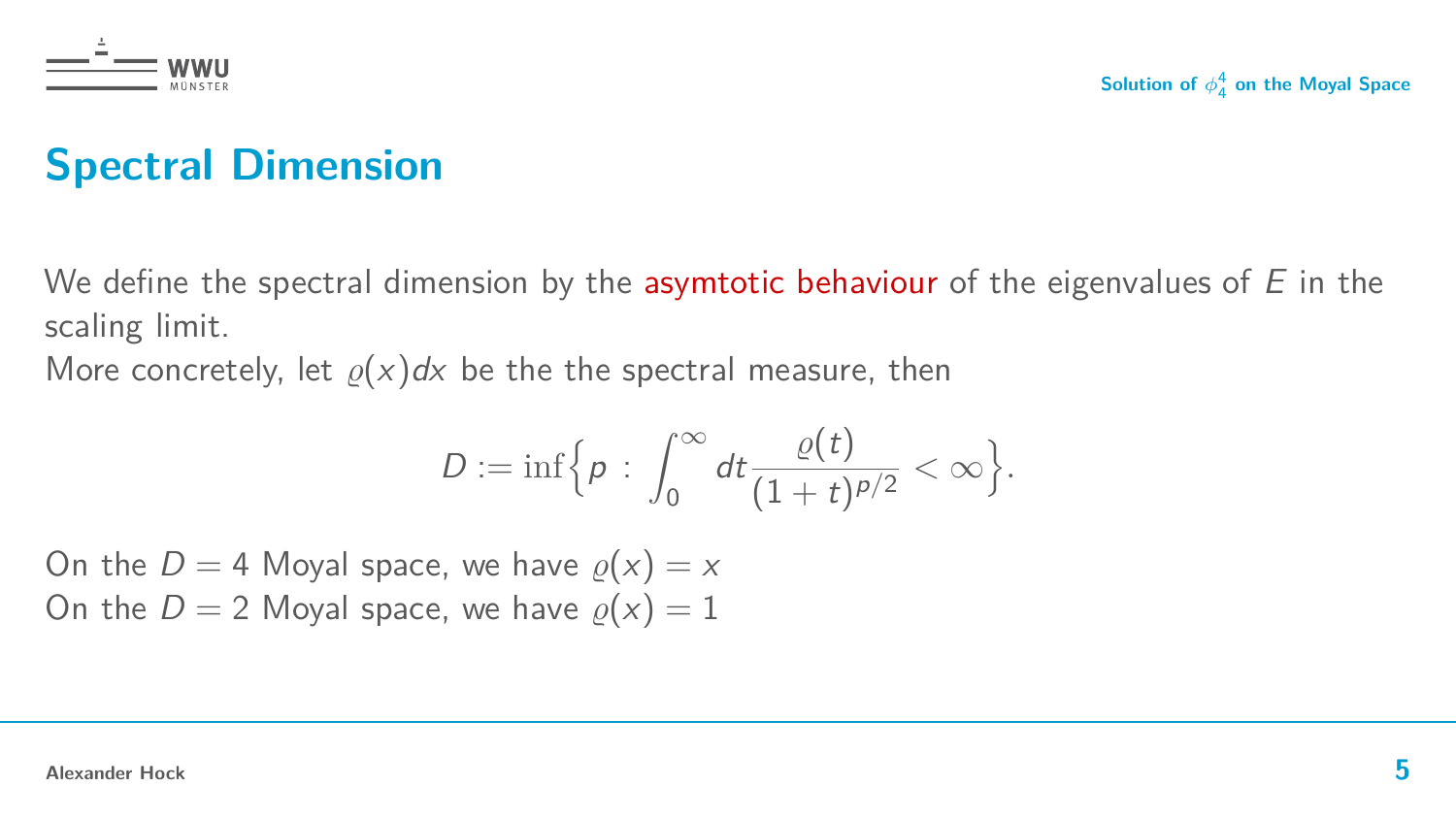

## **Implicit Equation on the 4D Moyal Space**

Remember Raimar's talk, the solution is constructed by the implicitly defined function

$$
R(z) := z - \frac{\lambda}{N} \sum_{k=1}^d \frac{r_k}{R'(\varepsilon_k)(z + \varepsilon_k)}, \quad e_n = R(\varepsilon_n), \quad \lim_{\lambda \to 0} \varepsilon_n = e_n.
$$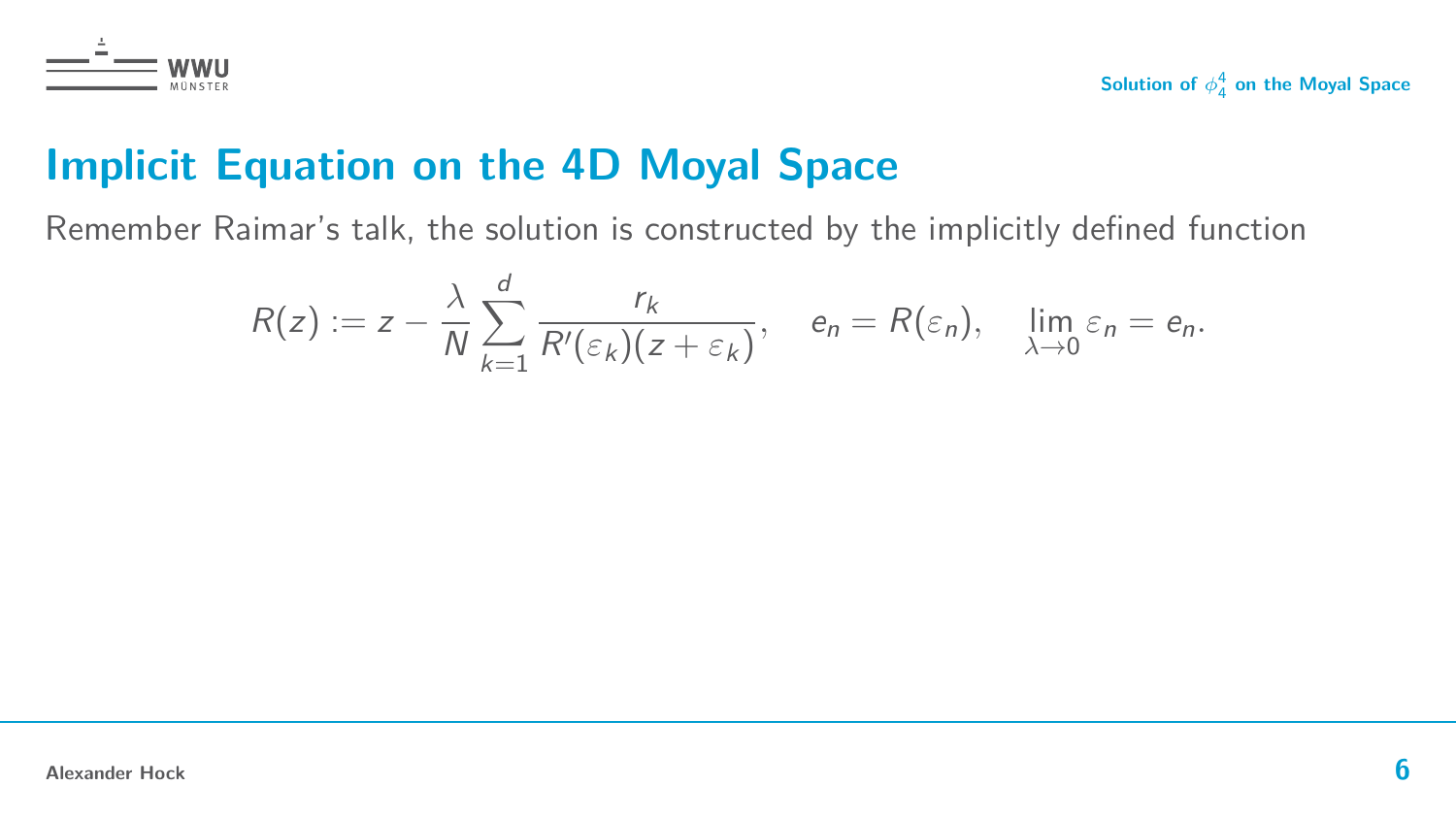

## **Implicit Equation on the 4D Moyal Space**

Remember Raimar's talk, the solution is constructed by the implicitly defined function

$$
R(z) := z - \frac{\lambda}{N} \sum_{k=1}^d \frac{r_k}{R'(\varepsilon_k)(z + \varepsilon_k)}, \quad e_n = R(\varepsilon_n), \quad \lim_{\lambda \to 0} \varepsilon_n = e_n.
$$

This implicit equation converges in the continuum limit on the 4D Moyal space (after renormalization) to a **linear integral equation**

$$
R(z) = z - \lambda z^2 \int_0^\infty \frac{dt R(t)}{(\mu^2 + t)^2 (\mu^2 + t + z)}
$$

where  $\mu^2$  is fixed by boundary conditions.

On  $D = 4$  Moyal space, we observe the effective spectral measure  $d\rho_{\lambda}(t) = dt R(t)$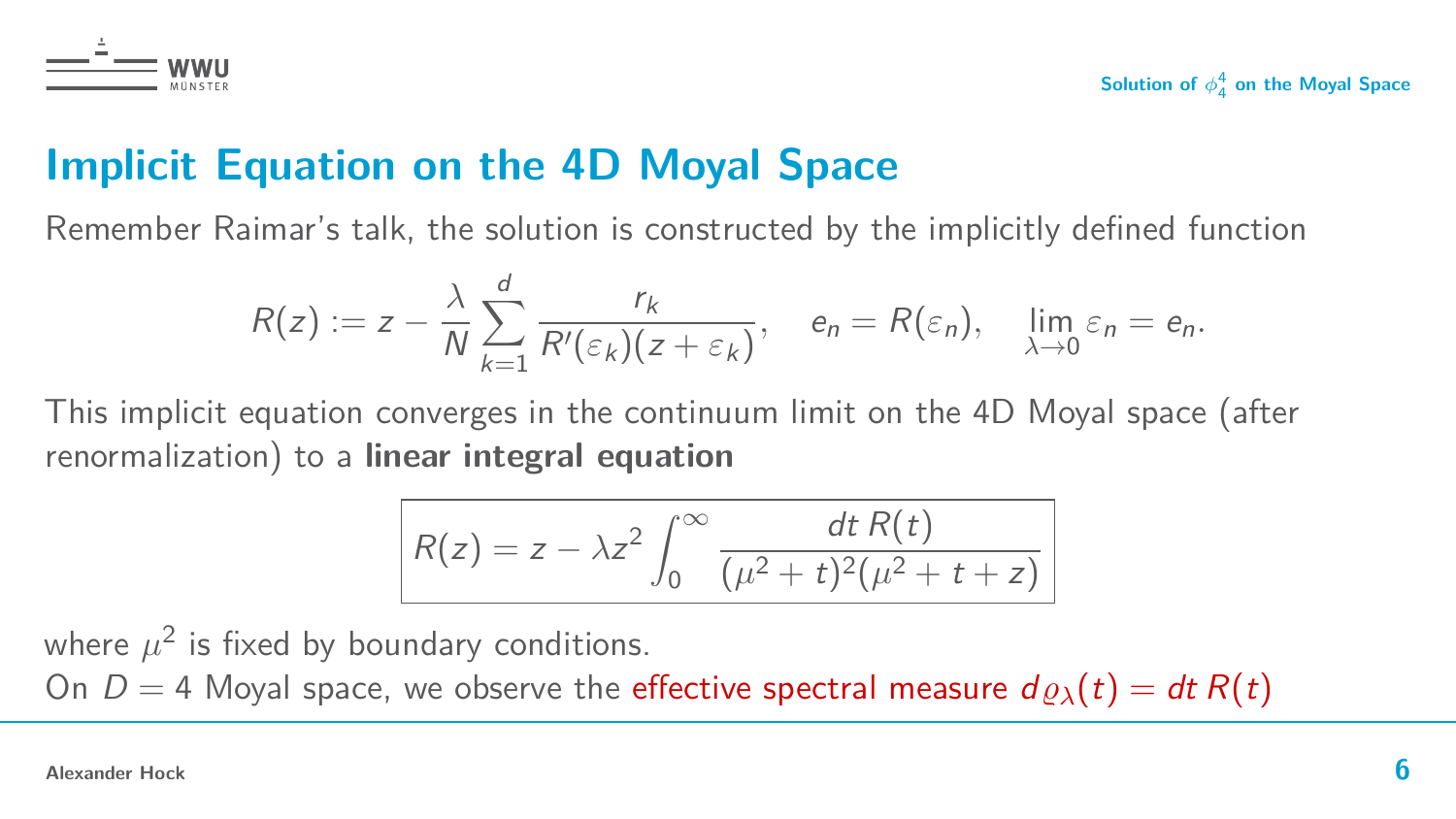

## **Solution of the Integral Equation**

Compute with HYPERINT the first ten orders of  $R(z) = z - \lambda z^2 \int_0^\infty$  $dt R(t)$  $\frac{u \ln (t)}{(\mu^2+t)^2(\mu^2+t+z)}$  and guess for  $f(x) := \frac{R(\mu^2 x)}{\mu^2 x (1+x)}$  $\frac{K(\mu \times f)}{\mu^2 \times (1 + \times)}$  the **series expansion** 

$$
f(x) = c_{\lambda} \frac{\arcsin(\lambda \pi)}{\lambda \pi (1+x)} \sum_{n=0}^{\infty} \text{Hlog}(x, [0, -1, ..., 0, -1]) \left(\frac{\arcsin(\lambda \pi)}{\pi}\right)^{2n}
$$

$$
- \lambda c_{\lambda} \frac{\arcsin(\lambda \pi)^{2}}{x(\lambda \pi)^{2}} \sum_{n=0}^{\infty} \text{Hlog}(x, [-1, \underbrace{0, -1, ..., 0, -1}_{n}]) \left(\frac{\arcsin(\lambda \pi)}{\pi}\right)^{2n}
$$
  
where 
$$
\text{Hlog}(x, [a_1, ..., a_n]) = \int_{0}^{x} \frac{dy_1}{y_1 - a_1} ... \int_{0}^{y_{n-1}} \frac{dy_n}{y_n - a_n}
$$
, and the **boundary conditions** have a

natural choice  $\mu^2 = \frac{\arcsin(\lambda \pi)}{\lambda \pi} - \lambda \left( \frac{\arcsin(\lambda \pi)}{\lambda \pi} \right)^2$  and  $c_\lambda = \frac{1}{\mu^2}$ .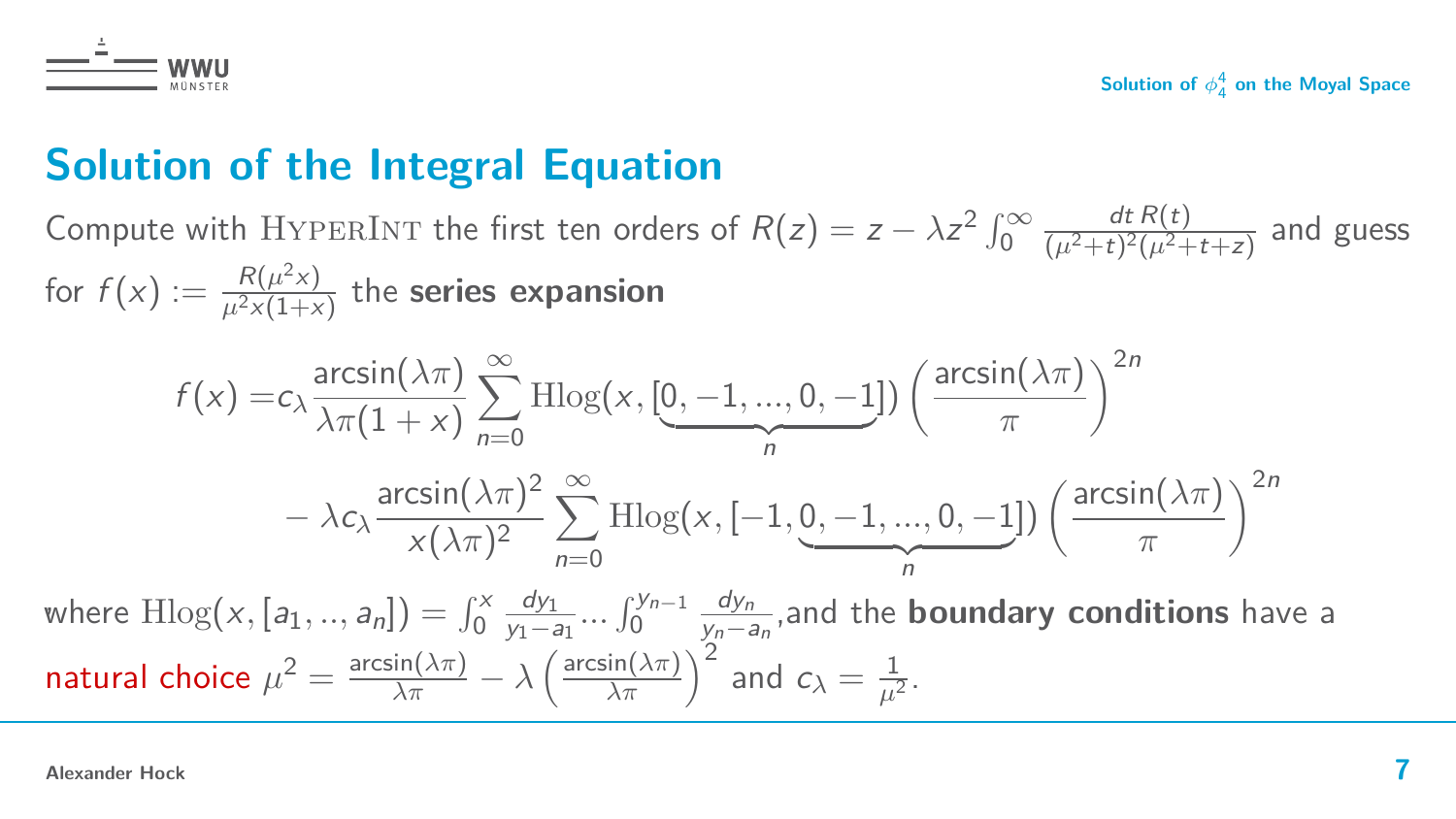

## **Solution of the Integral Equation**

Identify the differential equation of second order of the power series, which is solved by

### Theorem (Grosse, AH, Wulkenhaar)

The self-dual *φ* <sup>4</sup> model on the 4D Moyal space (with infinite deformation parameter) has the initial solution

$$
R(x) = x_2 F_1\left(\frac{\alpha_{\lambda}, 1-\alpha_{\lambda}}{2}\right) - \frac{x}{\mu^2},
$$

where  $\alpha_{\lambda} = \frac{\arcsin(\lambda \pi)}{\pi}$  $\frac{n(\lambda\pi)}{\pi}$ .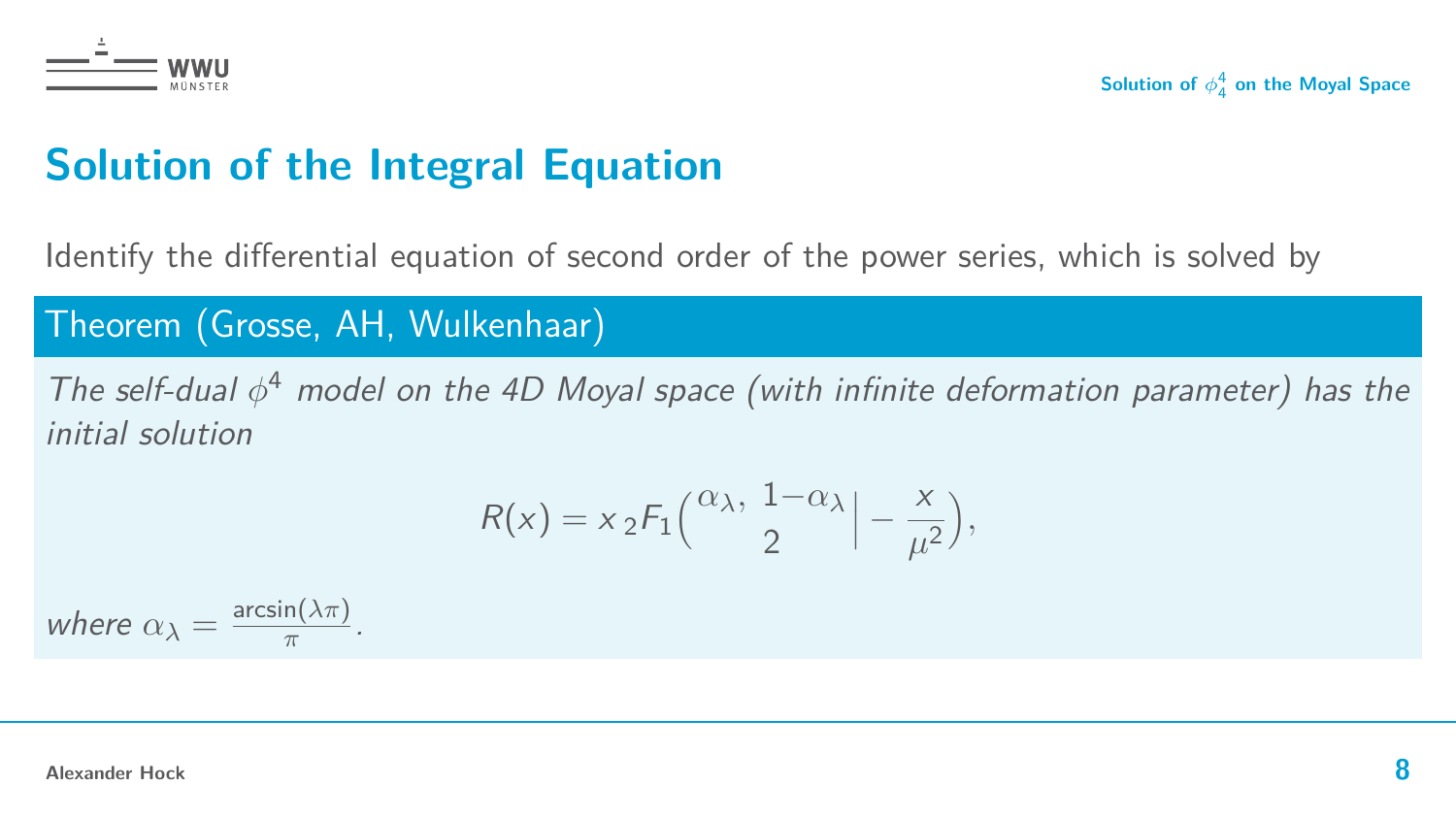

## **From**  $R(z)$  **to**  $G(x, y)$

Define

 $\ddot{\phantom{1}}$ 

$$
I(z) := -R(-\mu^2 - R^{-1}(z)),
$$

then is for  $x \in \mathbb{C} \backslash \mathbb{R}_+$ 

$$
\underbrace{\left[\mu_{\text{bare}}^2 + x + y + \frac{\lambda_{\text{bare}}}{N}Z \int_0^{\Lambda^2} dt \ t\Big(G(x,t) + \frac{1}{t-x}\Big)\right]}_{=y+I(x)} ZG(x,y) = 1 + \frac{\lambda_{\text{bare}}}{N}Z \int_0^{\Lambda^2} dt \ t \frac{G(x,t)}{t-x}.
$$

Notice the hidden structure

$$
-I(-I(z)) = R\left(-\mu^2 - R^{-1}(R\left(-\mu^2 - R^{-1}(z)\right)\right)\right)'' = "z.
$$

**A singular integral equation remains, solution theory is known!**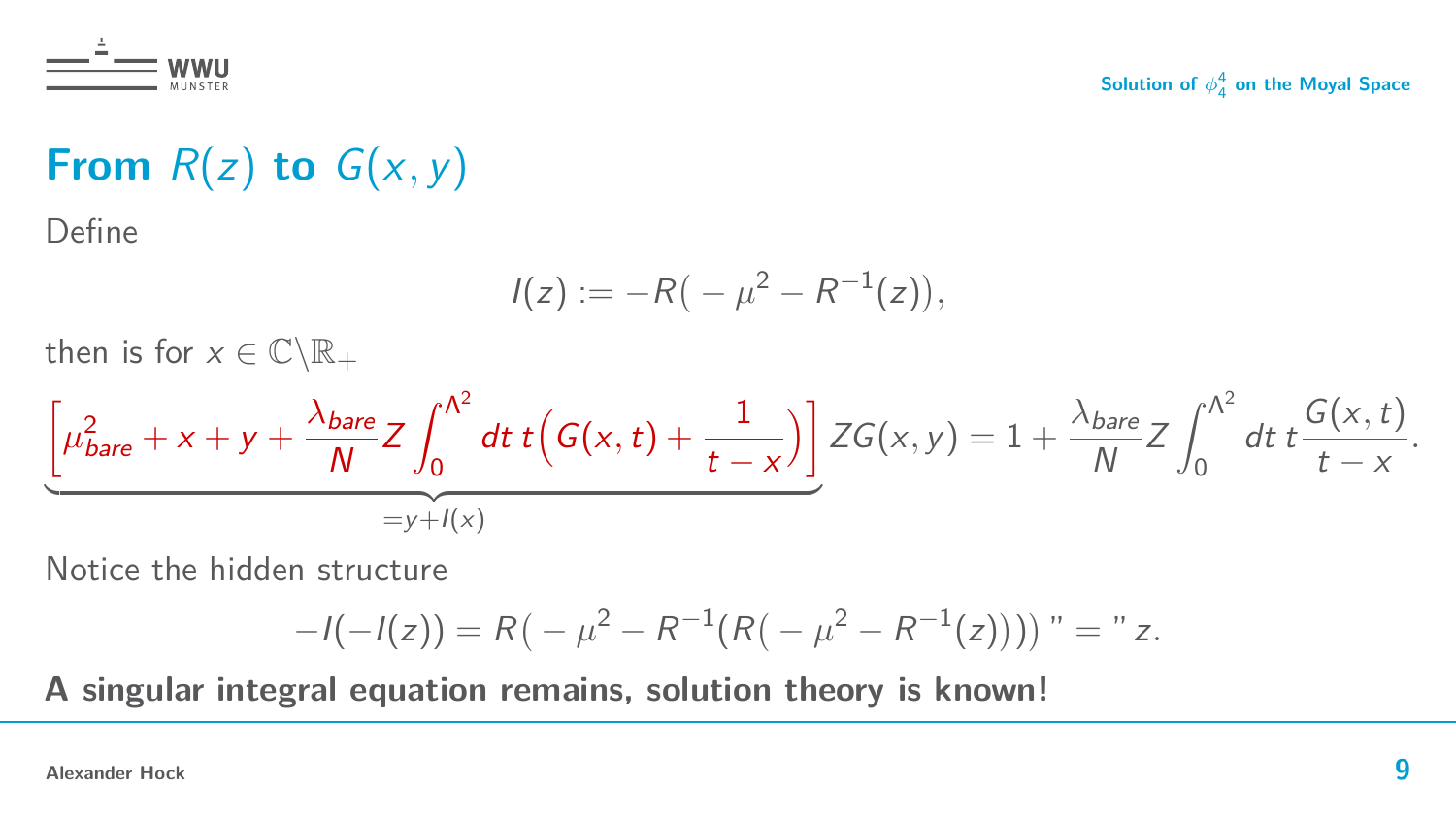

## **Example on the**  $D = 2$  Moyal space [Panzer, Wulkenhaar '18]

Remeber on  $D = 2$ ,  $\rho(x) = 1$ , then the *R*-function is simply

$$
R(z) = z + \lambda \log(1 + z), \qquad R^{-1}(x) = \lambda W\left(\frac{e^{\frac{1+x}{\lambda}}}{\lambda}\right) - 1,
$$

where  $W(x)e^{W(x)} = x$  is the Lambert-W function. Consequently,

$$
I(z) = -R(-1 - R^{-1}(z)) = \lambda W\left(\frac{e^{\frac{1+z}{\lambda}}}{\lambda}\right) - \lambda \log \left[1 - W\left(\frac{e^{\frac{1+z}{\lambda}}}{\lambda}\right)\right]
$$

Found by Panzer and Wulkenhaar on Dirk's and Spencer's conference in **Les Houches 2018**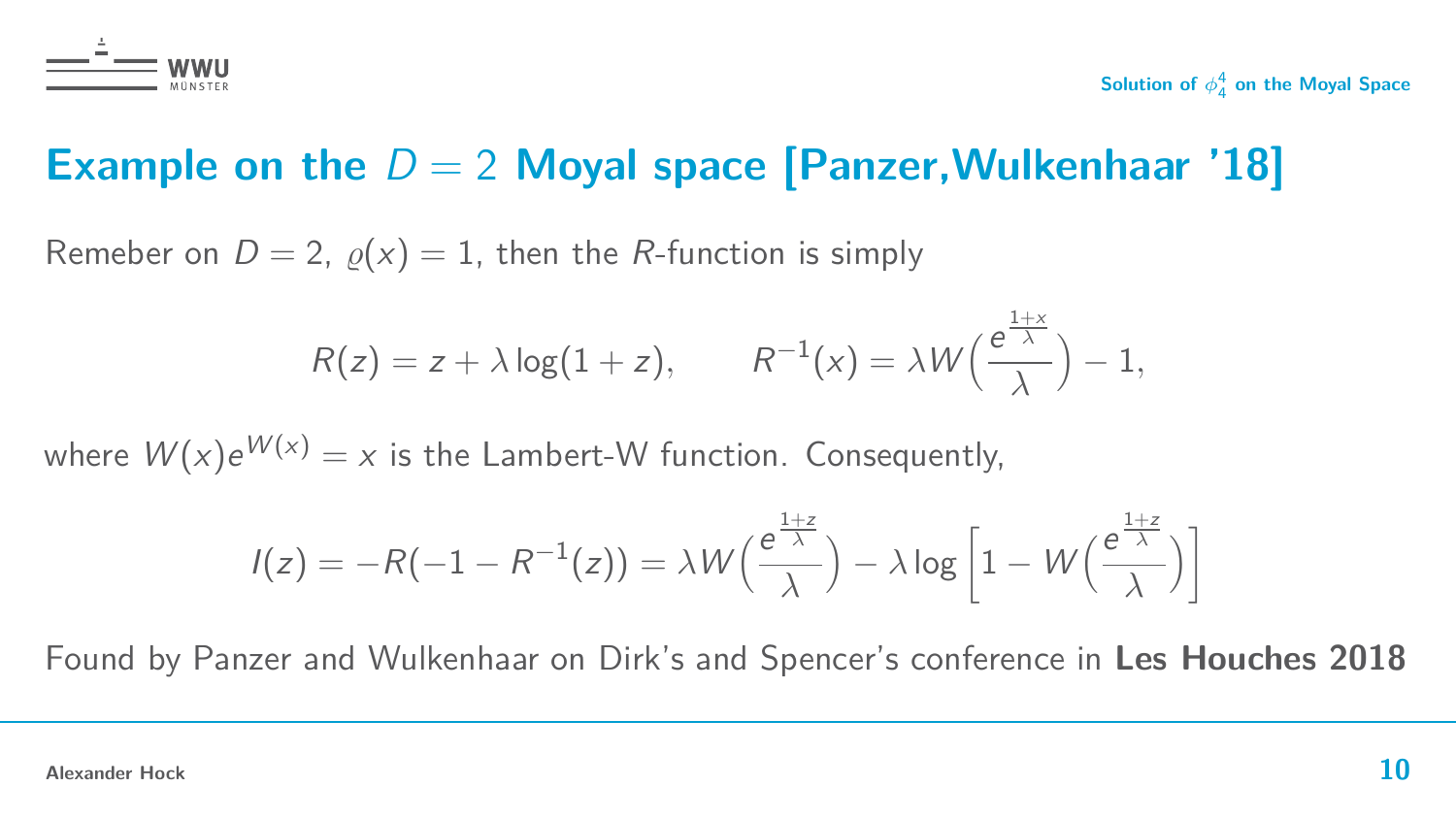

## **Back to 4D: Exact Solution of the 2-Point Function**

Solving the **singular integral equation** (of Carleman type) yields  $G(x, y) = \frac{\mu^2 \exp(N(x, y))}{\mu^2 + x + y}$  $\mu^2$ +x+y

$$
N(x, y) := \frac{1}{2\pi i} \int_{-\infty}^{\infty} dt \left\{ \log (x - R(-\frac{\mu^2}{2} - it)) \frac{d}{dt} \log (y - R(-\frac{\mu^2}{2} + it)) -\log (-R(-\frac{\mu^2}{2} - it)) \frac{d}{dt} \log (-R(-\frac{\mu^2}{2} + it)) -\log (x - (-\frac{\mu^2}{2} - it)) \frac{d}{dt} \log (y - (-\frac{\mu^2}{2} + it)) +\log (-(-\frac{\mu^2}{2} - it)) \frac{d}{dt} \log (-(-\frac{\mu^2}{2} + it)) \right\},\,
$$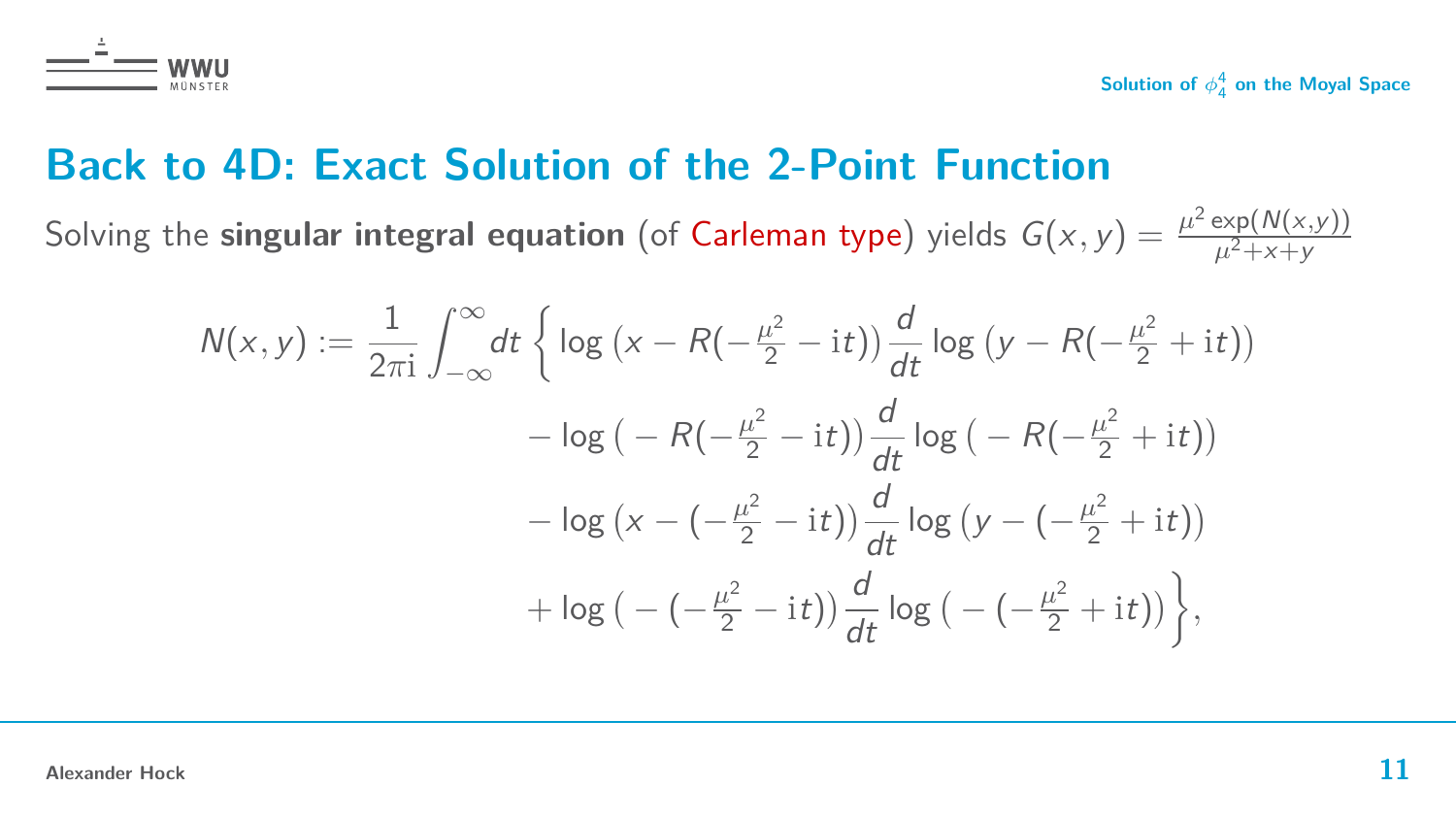

### **Spectral Dimension of** *φ* 4 4

The asymptotic of the hypergeometric functions

$$
{}_2F_1\left(\begin{array}{c}a, 1-a\\2\end{array}\right)-x\right)\stackrel{x\to\infty}{\sim}\frac{1}{x^a}.
$$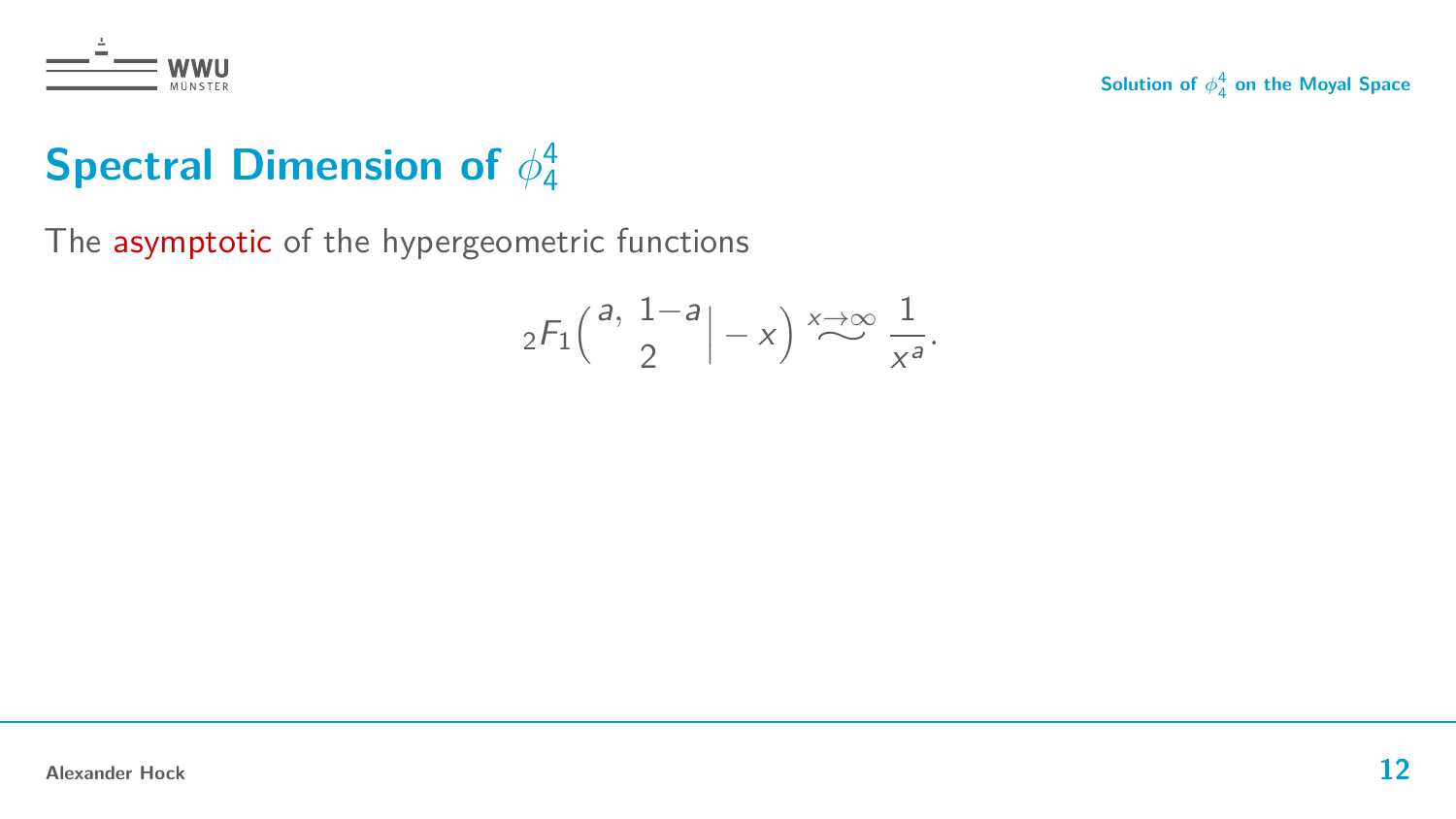

### **Spectral Dimension of** *φ* 4 4

The asymptotic of the hypergeometric functions

$$
{}_2F_1\left(\begin{array}{c}a, 1-a\\2\end{array}\right|-x\right)\stackrel{x\to\infty}{\sim}\frac{1}{x^a}.
$$

The R-function defines an **effective measure**, which behaves asymptotically

$$
R(x) = x \, {}_2F_1\left(\frac{\alpha_{\lambda}}{2}, \frac{1-\alpha_{\lambda}}{2}\right) \stackrel{x \to \infty}{\sim} x^{1-\alpha_{\lambda}},
$$

where  $\alpha_{\lambda} = \frac{\arcsin(\lambda \pi)}{\pi}$  $\frac{n(\lambda \pi)}{\pi}$ . Finally, the **spectral dimension** D has the asymptotics  $x^{\frac{D}{2}-1} \rightarrow D = 4 - 2 \frac{\arcsin(\lambda \pi)}{\pi}$  $\frac{n(\lambda \pi)}{\pi}$ .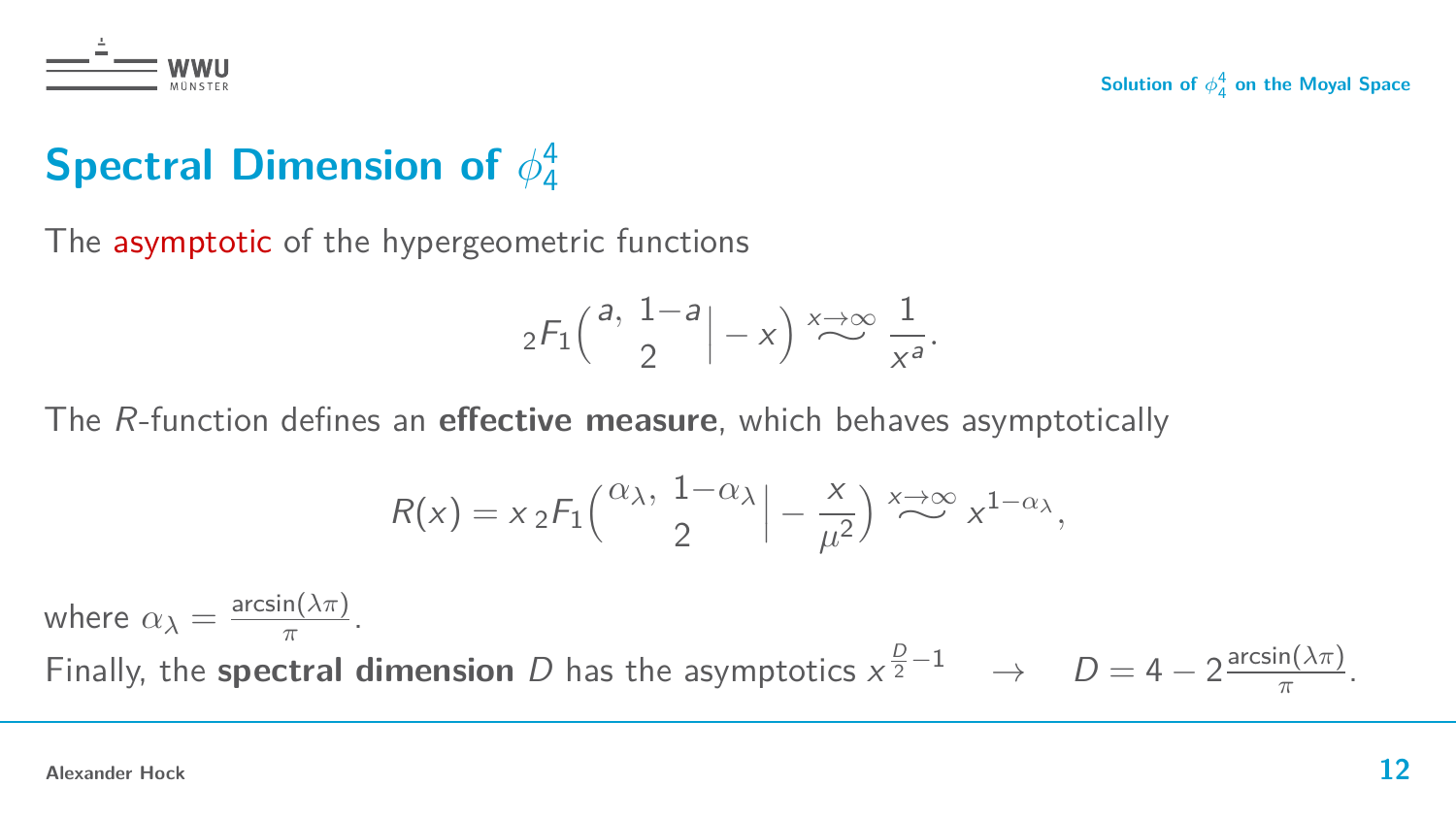

## **Why does it avoid the Triviality Problem?**

The inverse  $R^{-1}$  is an essential ingredient for the exact solution! Would instead the solution be constructed by

$$
\tilde{R}(x) = x - \lambda x^2 \int_0^\infty \frac{d\varrho_0(t)}{(\mu^2 + t)^2 (\mu^2 + t + x)}, \qquad d\varrho_0(t) = dt
$$

 $\Rightarrow$  no inverse exists globally on  $\mathbb{R}_+$ 

 $\Rightarrow$   $\tilde{R}$  has an upper bound behaving at  $x_{max}=K\cdot e^{\frac{1}{\lambda}}$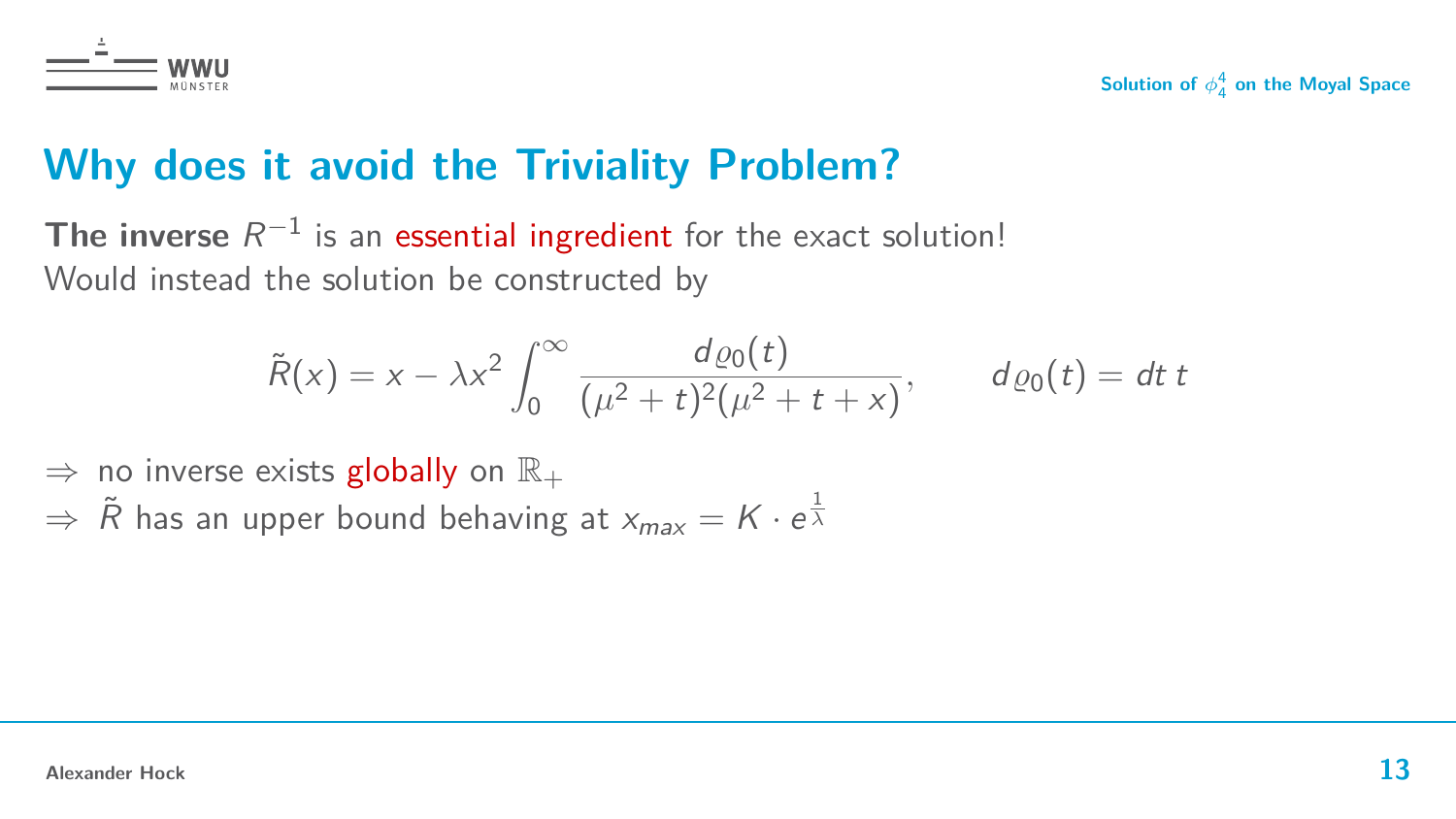

## **Why does it avoid the Triviality Problem?**

The inverse  $R^{-1}$  is an essential ingredient for the exact solution! Would instead the solution be constructed by

$$
\tilde{R}(x) = x - \lambda x^2 \int_0^{\infty} \frac{d\varrho_0(t)}{(\mu^2 + t)^2 (\mu^2 + t + x)}, \quad d\varrho_0(t) = dt
$$

 $\Rightarrow$  no inverse exists globally on  $\mathbb{R}_+$ 

 $\Rightarrow$   $\tilde{R}$  has an upper bound behaving at  $x_{max}=K\cdot e^{\frac{1}{\lambda}}$ 

The function  $R(x)$  has a global inverse on  $\mathbb{R}_+$ ! The effective dimension drop is only **visible** on the level of exact solutions **Not accessible with perturbation theory!**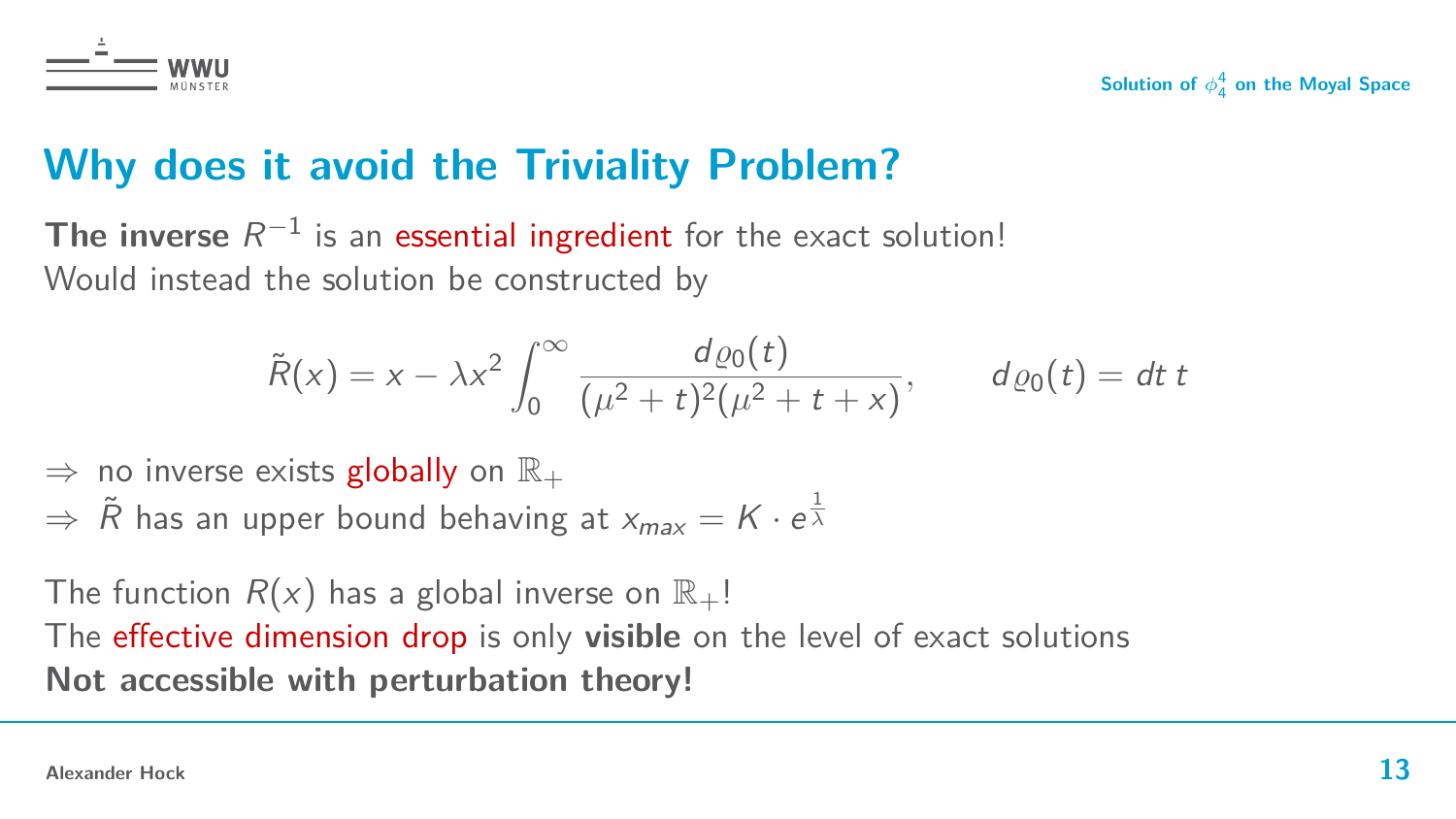

## **Open Questions**

- $\triangleright$  The algebraic structure for finite N is in the continuum limit no longer algebraic
- **I** (Blobbed) Topological Recursion on the 4D Moyal space (Raimar's talk)?
- $\triangleright$  Structure of generating series of iterated integrals
- **(Galois) coaction** on the correlation function  $\rightarrow$  closeness condition?  $\Rightarrow$  only possible with exact solutions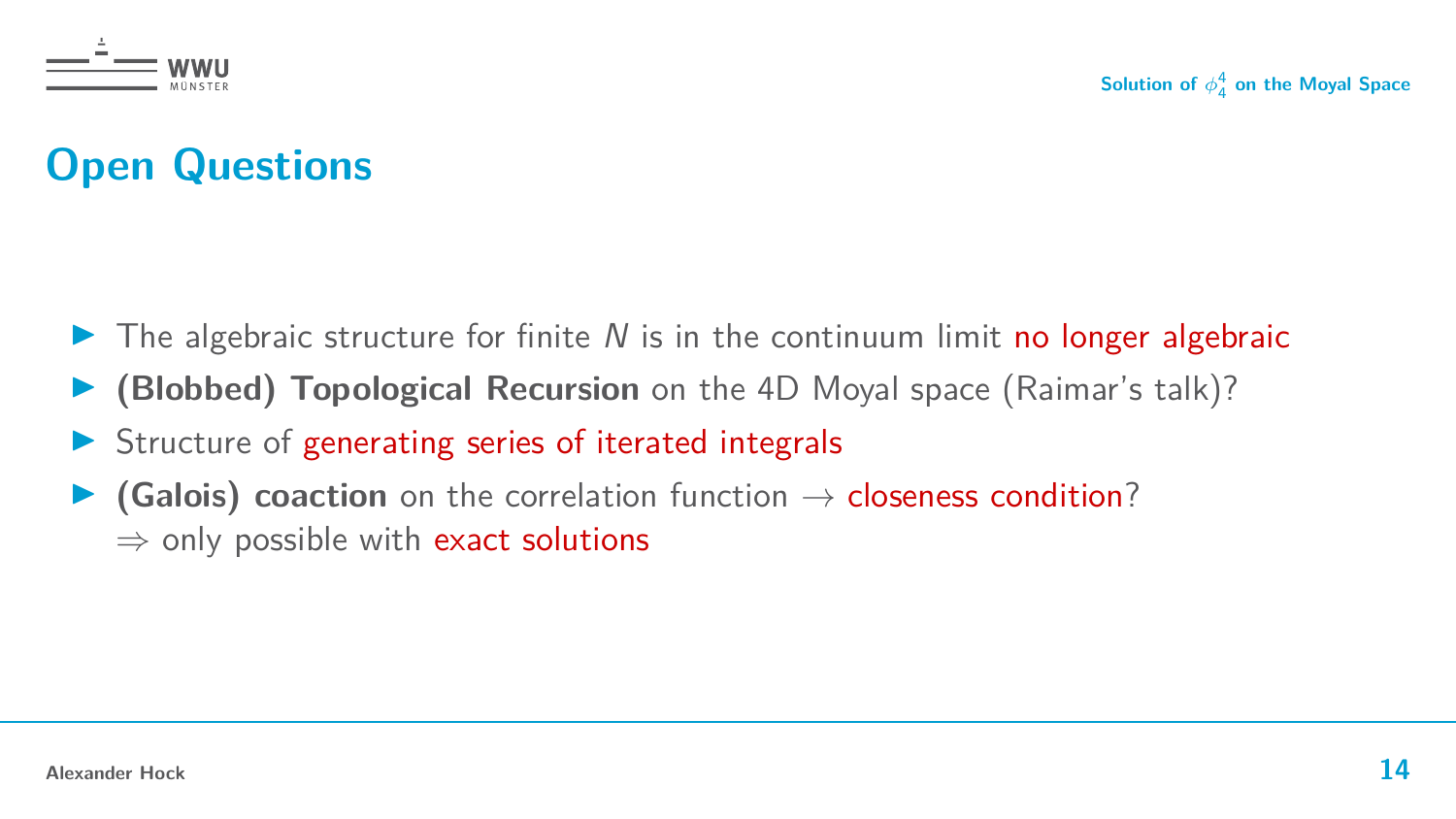

## **Thank you**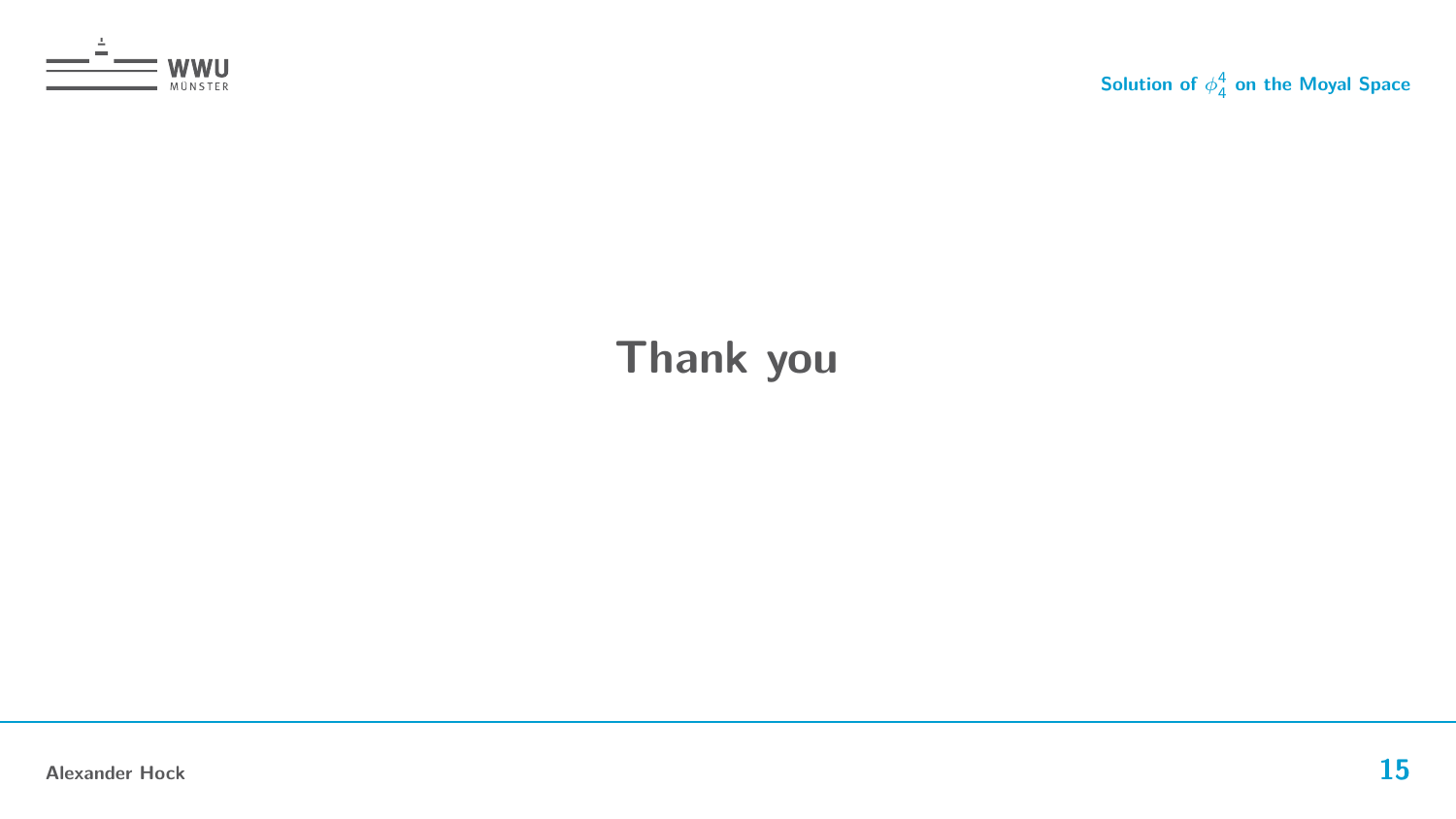

## **Back-ups**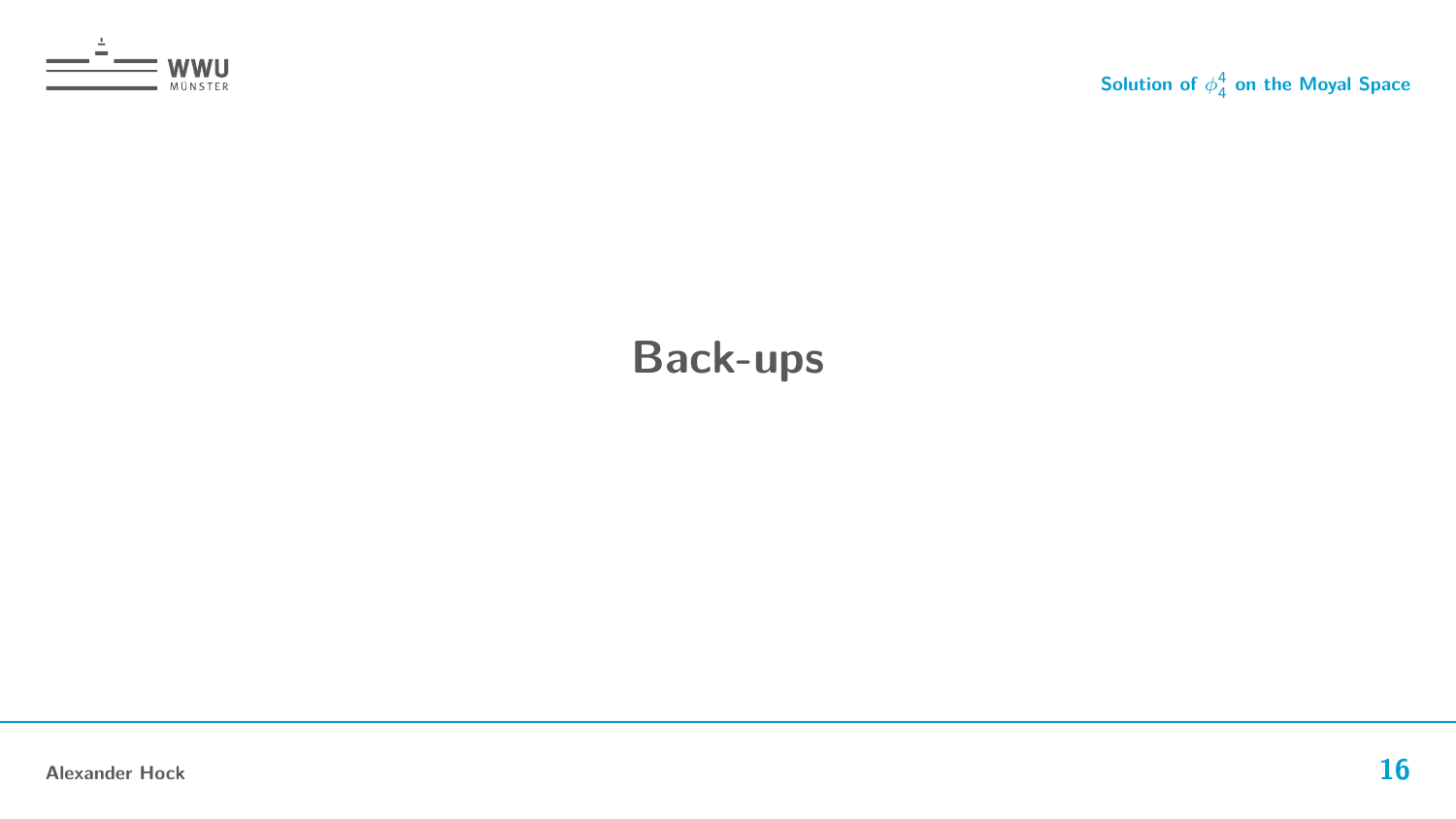

## **Topological Recursion**

The Euler-characteristic is  $\chi = 2 - 2g - n$ . Computing **meromorphic forms**  $\omega_{g,n}$  by



**The Initial Data**  $\omega_{0,1}$  and  $\omega_{0,2}$  gives recursively in  $\chi$  all other  $\omega_{g,n}$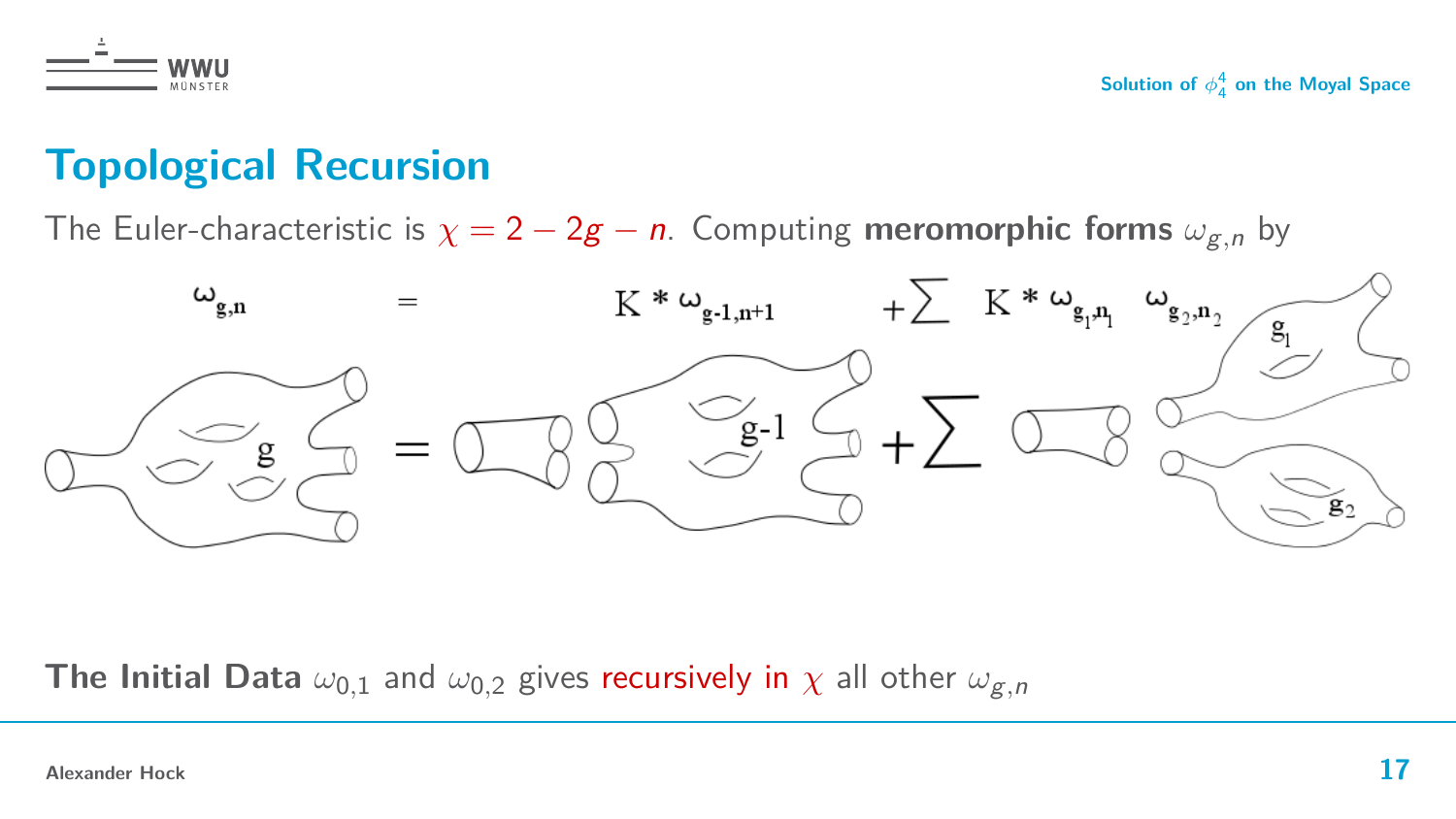

## **Topological Recursion**

More precisely, let  $J = \{z_1, ..., z_{n-1}\}\$ ,  $\omega_{0,1}(z) = y(z)dx(z)$ ,  $\omega_{0,2}(z_0, z_1)$  the fundamental of the second kind and  $K(z_0, z)$  given by  $\omega_{0,1}, \omega_{0,2}$ , then

$$
\omega_{g,n}(z_0,...,z_{n-1}) = \underset{z \to a_i}{\text{Res}} \left[ K(z_0,z) \left( \omega_{g-1,n+1}(z,\sigma_i(z),J) + \sum_{\substack{h+h'=g \\ l \in l'=J}}' \omega_{h,|l|+1}(z,l) \omega_{h',|l'|+1}(\sigma_i(z),l') \right) \right],
$$

with  $dx(z) = 0 \rightarrow z = a_i$  and  $x(z) = x(\sigma_i(z))$  around  $a_i$  with  $\sigma_i \neq id$ 

$$
K_i(z,q) = \frac{\frac{1}{2} \int_{\sigma_i(q)}^q \omega_{0,2}(z,q')}{\omega_{0,1}(q) - \omega_{0,1}(\sigma_i(q))}
$$

 $F(x, y) = 0$  parametrized by  $x(z)$ ,  $y(z)$  is called the **spectral curve**